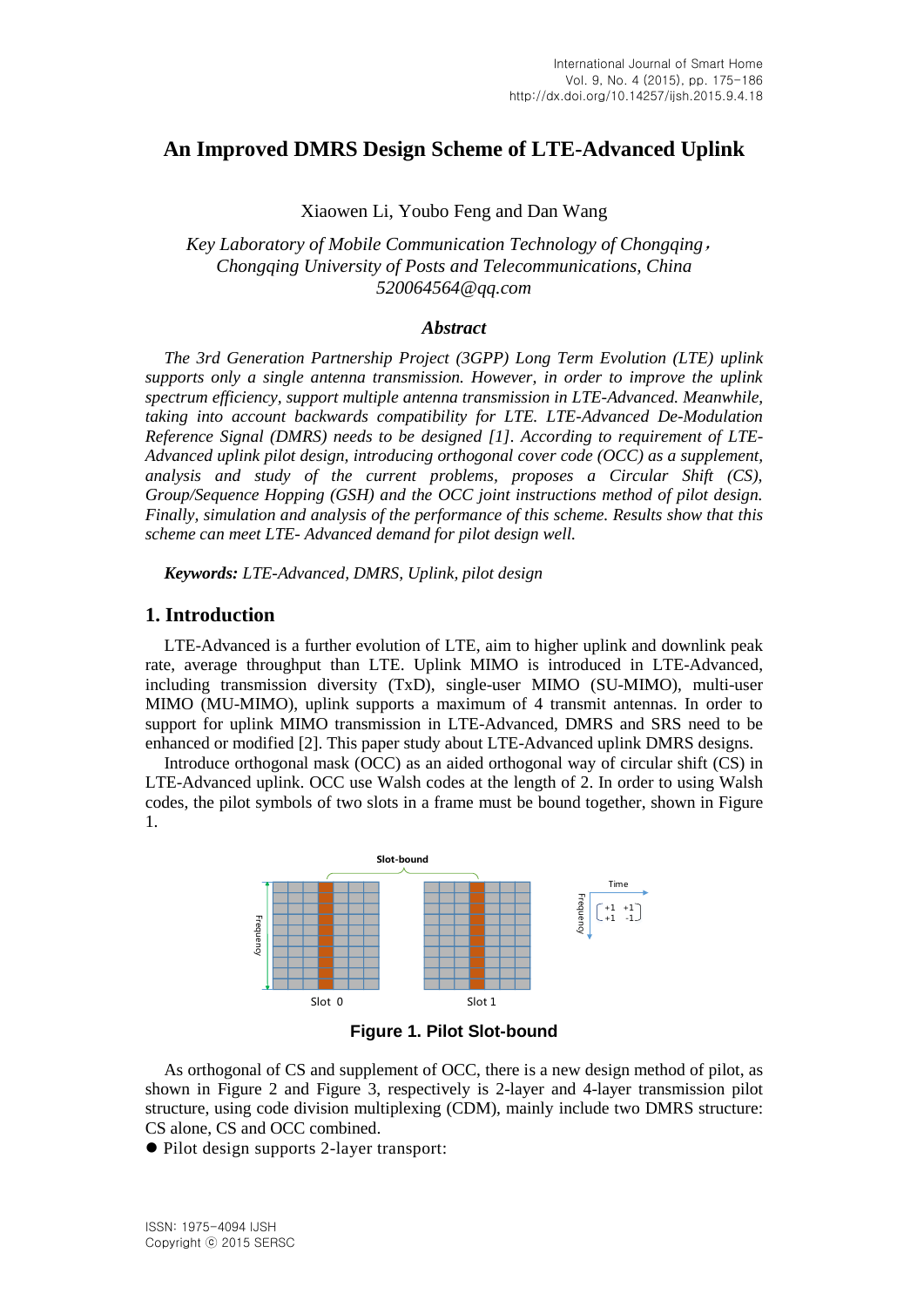

**Figure 2. Different CS/OCC Structure Supports 2-layer Transport**

Figure 2 (a) do not use OCC, only through a sequence of cyclic shifts to achieve orthogonal, is same with two antenna CDM design mode, each slot can estimate two antenna channel; Figure 2 (b) based on (a), combination of OCC to achieve orthogonal. Can jointly estimate two symbols, or separately estimate each signal, performance is better; Figure 2 (c) only use one sequence between layers, achieve orthogonal through OCC. two antenna channel cannot be estimated within a slot, to get channel characteristics, the pilot signal on the two moments must be combined to estimate. Pilot design supports 4-layer transport:



**Figure 3. Different CS/OCC Structure Supports 4-layer Transport**

Figure 3 (a) through a base sequence and its 3 cyclic shift sequences to achieve orthogonal of 4-layer, do not use OCC [3]. Figure 3 (b) based on (a), combination of OCC, can realize orthogonal very well between layers. Both of these methods are able to estimate 4-layer channel characteristics within a slot. Figure 3 (c) use only 2 pilot sequences, layer 1 and layer 2 use same base sequence CS1, through OCC to distinguish between the two, layer 3 and layer 4 use same cyclic shift sequence CS2, through the OCC to achieve orthogonal, unable to estimate the 4-layer channel in one slot, only combined two slots [4].

# **2. Problems Existing in Design of LTE-Advanced DMRS**

To support SU-MIMO and unequally bandwidth matched MU-MIMO in LTE-Advanced, the pilot design face some problems. Introduce OCC is primarily intended to solve the problem of unequal bandwidth paired UE. Use OCC in  $[1, 1]$  or  $[1, 1]$ , need instructions, cyclic shift sequence values for multiple antennas also require signal indicating, and how to use sequences hopping and group of sequences hopping in unequal bandwidth paired UE MU-MIMO [5]. The following are detailed analysis.

#### **2.1. The Cyclic Shift (CS) Value Indicator**

LTE-Advanced, request no new signaling in CS indicates, still use 3 bit DCI instructions, also hope to maintain good compatibility with LTE Rel-8. There are two solutions:

**2.1.1. Fixed CS Offset Instructions:** Same with LTE Rel-8, only indicates CS values  $n_{DMRS}^{(2)}$  in reference layer (layer 0), other layers of the CS value are obtained by a predefined fixed CS offset, as shown in Table 1 (a). Assume have 4-layer, then layer 0 CS uses explicit signaling to indicate, other 3 layers CS of values obtained by CS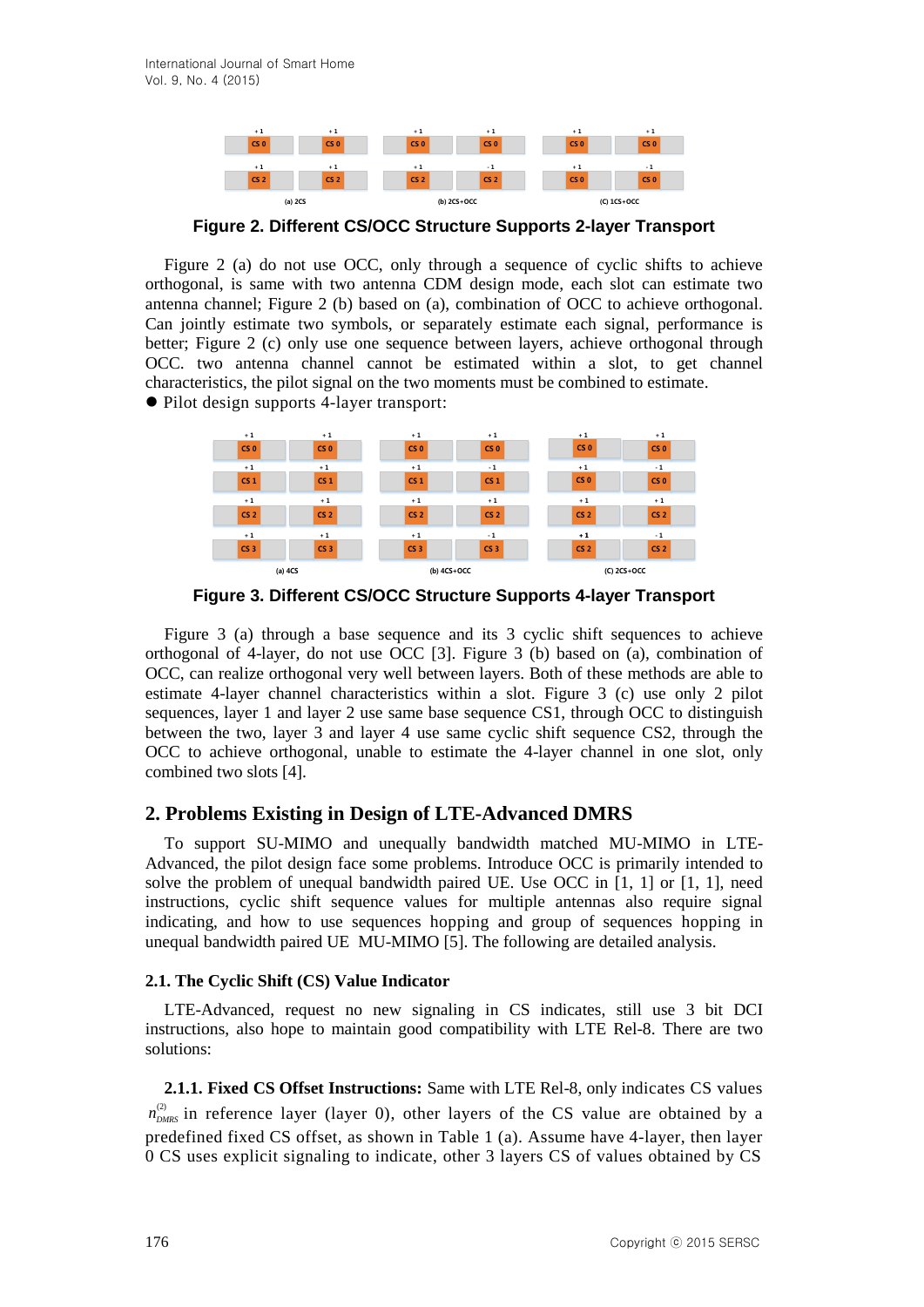$3 \mid 9$ 

3 9

offset fixed, and layer 2, 3, 4 CS offset values are 3, 6, 9 respectively. High-layer has good compatibility with lower-layer through this way. CS offset values of 3 layer are 0, 3, 6, 2-layer are 0, 6. As far as possible to ensure margin maximization between layers.

**2.1.2. Flexible CS Offset Instruction:** Only indicates CS value in reference layer, CS value of other layers based on total number of transport layer, and as shown in Table 1 (b). For example, Assume have 3-layer, can obtain the interval between layers is 4 (12/3), other two CS offset values are 4 and 8. This approach is able to guarantee the maximum spacing between layers, but need to know total number of layers, backward compatibility is not good.

#### 2-layer 3-layer 4-layer 4-layer **Layer CS offset** 0 0 1 6 **Layer CS offset**  $0 \quad 0$ 1 6  $2 \mid 3$ **Layer CS offset**  $0 \quad 0$ 1 6  $2 \mid 3$

# **Table 1. CS Offset Instructions**

| 2-layer |                  | 3-layer |                  |  | 4-layer |                  |  |
|---------|------------------|---------|------------------|--|---------|------------------|--|
| Layer   | <b>CS offset</b> | Layer   | <b>CS offset</b> |  | Layer   | <b>CS</b> offset |  |
|         |                  |         |                  |  |         |                  |  |
|         |                  |         |                  |  |         |                  |  |
|         |                  |         |                  |  |         |                  |  |

#### (a) Fixed CS offset

(b) Flexible CS offset

#### **2.2. Orthogonal Cover Code (OCC) Signaling Indicator Method**

Introducing the OCC, unequally bandwidth UE multiplexing can be achieved, we can distinguish different UEs. But introducing the OCC would require signaling to indicate. Require instructions OCC does not increase the signaling overhead, and CS in small intervals use different values of OCC. Here are two methods of OCC's instructions [6].

**2.2.1. Explicit Signaling Instruction:** This uses 1 bit signaling to indicate what kind of OCC mode is used. Just need to CS indication signaling compression to 2 bit. Set 0 indicates use  $[1, 1]$ , 1 indicates use  $[1, -1]$ . Signaling 000, the first bit indicates the OCC, the last two bit representing the CS offset value. This approach make available CS values reduce half.

**2.2.2. Implicit Signaling Indication:** According to CS values obtain implicitly what kind of OCC mode is used, as shown in Table 2. That is OCC instructions of 4-layer. This method requires no additional signaling and does not require CS signaling compression [7].

|            | Layer 1   |           | Layer 2   Layer 3 | Layer 4   |
|------------|-----------|-----------|-------------------|-----------|
|            |           |           |                   |           |
| <b>OCC</b> | $[+1,+1]$ | $[+1,-1]$ | $[+1,+1]$         | $[-1,-1]$ |

**Table 2. OCC Implicit Signaling Indication**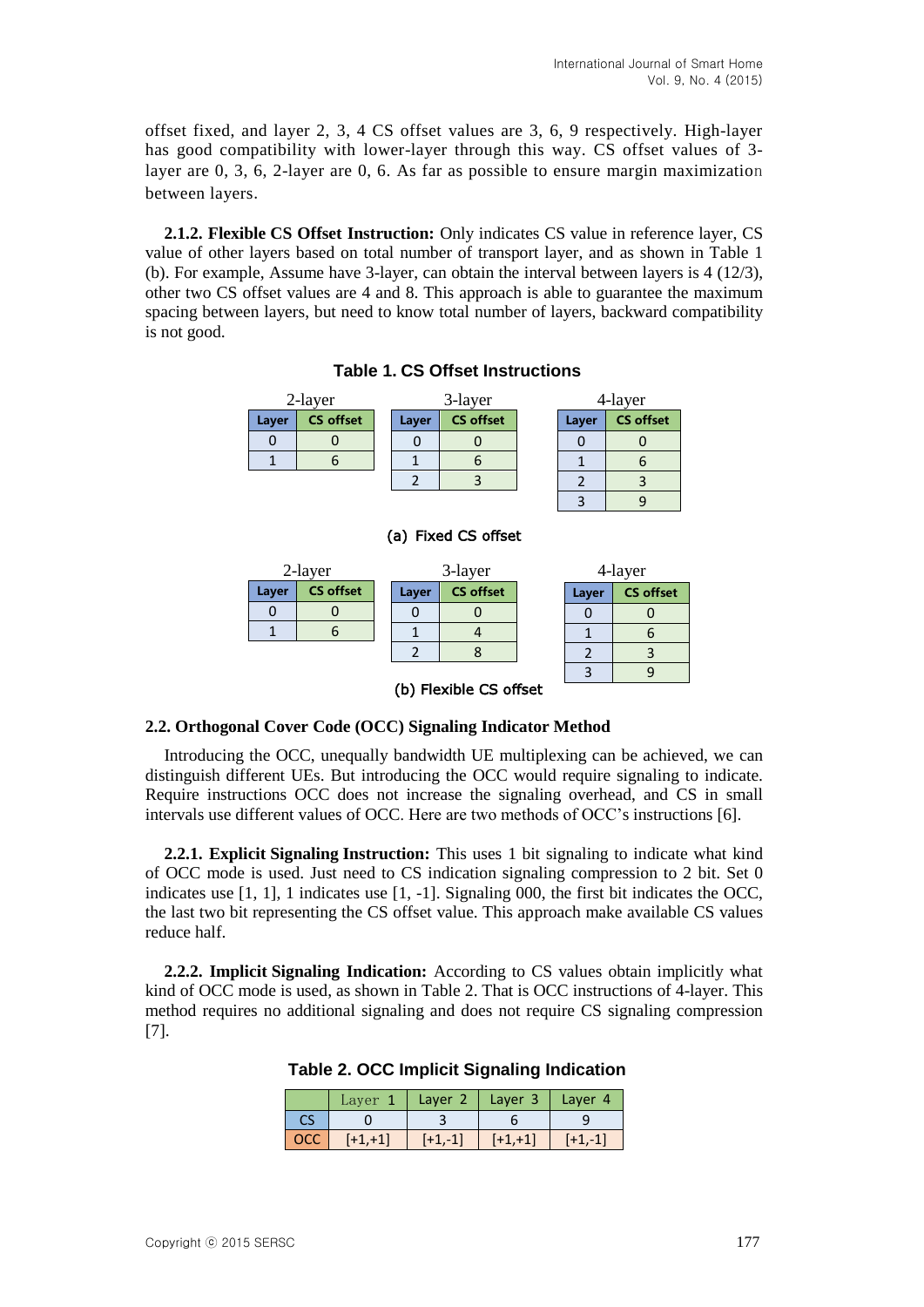## **2.3. Group/Sequence Hopping (GSH) Instruction**

GSH can make inter-cell interference randomization, to achieve performance gains, Rel-8

GSH is a cell specific (Cell-specific), which means if close the GSH function, then all UEs in a cell is no longer supported by the GSH. So hopefully GSH in Rel-10 designed to be user-specific (UE-specific), that is, close or open GSH function only used for specific UE, Paired UEs in Rel-8 or 9 occupy the same resources, so it can support the inter slot GSH, if Rel-10 UE and Rel-8 or 9 UE pairs, paired UEs may be assigned different bandwidth resources, need to use OCC to realize orthogonal among UEs, so cannot use the inter slot GSH, But Rel-10 hopes to be able to continue using GSH to realize interference randomization [8]. So Rel-10 how to use GSH is a problem. Existing two solutions:

**2.3.1. Keep the Rel-8 Mechanism:** That is, when a different bandwidth allocation of UEs pairing, GSH function off, doing so will cause some loss of performance.

**2.3.2. Using New Method of GSH:** Sub-frames between GSH can meet above requires, but how to indicate is a problem, may increase the signaling overhead. Considering the existence of LTE-Advanced pilot design problem, a solution method is given below.

# **3. An Improved DMRS Design Scheme**

## **3.1. CS and OCC Design**

Rel-8 CS signaling indicates is determined primarily by  $n_{DMRS}^{(2)}$ ,  $n_{DMRS}^{(2)}$  valid values are 0, 2, 3, 4, 6, 8, 9, 10, with 3 bit said. Rel-10 CS design still used in this way, except for a small change, multiple antennas for a UE, simply indicates that the first antenna (layer 0)  $n_{<sub>DMRS</sub>}^{(2)}$ , By UL DCI format 3 bit cyclic shift indicator (cyclic shift indicator, CSI) to get, denoted by  $n_{\text{DMRS},0}^{(2)}$ . Layer k CS value obtained by the formula  $n_{\text{DMRS},k}^{(2)} = (n_{\text{DMRS},0}^{(2)} + \Delta_k) \text{ mod } 2$ , CS offset  $\Delta_k$  changes with k value, When k =0, 1,  $\Delta_k$  of 2-layer are 0, 6. When k =0, 1, 2, 3,  $\Delta_k$  of 4-layer are 0, 6, 3, 9, When k =0, 1, 2,  $\Delta_k$  of 3-layer are 0, 6, 3 or 0, 8, 4. OCC indicates method combined with CS. According to the predetermined CS, alternating between layers [9], as shown in Table 3.1 and 3.2.

| OCC Index: $I_{\text{occ}}$ | Orthoaonal Cover Code (OCC) |
|-----------------------------|-----------------------------|
|                             | $[-1, +1]$ <sup>T</sup>     |
|                             | $[-1,-1]^{T}$               |

**Table 3.1. OCC in DM-RS**

| Table 3.2. CS and OCC in the Mapping of the DCI Format |  |
|--------------------------------------------------------|--|
|--------------------------------------------------------|--|

| <b>Cyclic Shift Field</b><br>In DCI format 0 | $n_{DMRS}^{(2)}$ | occ | OCC<br>$n_{\text{DMRS}}$ |
|----------------------------------------------|------------------|-----|--------------------------|
| 000                                          |                  |     | $[+1,+1]$                |
| 001                                          | 6                |     | $[-1,-1]$                |
| 010                                          | З                |     | $[-1,-1]$                |
| 011                                          |                  |     | $[-1,+1]$                |
| 100                                          |                  |     | $[-1,-1]$                |
| 101                                          | Ջ                |     | $[+1,+1]$                |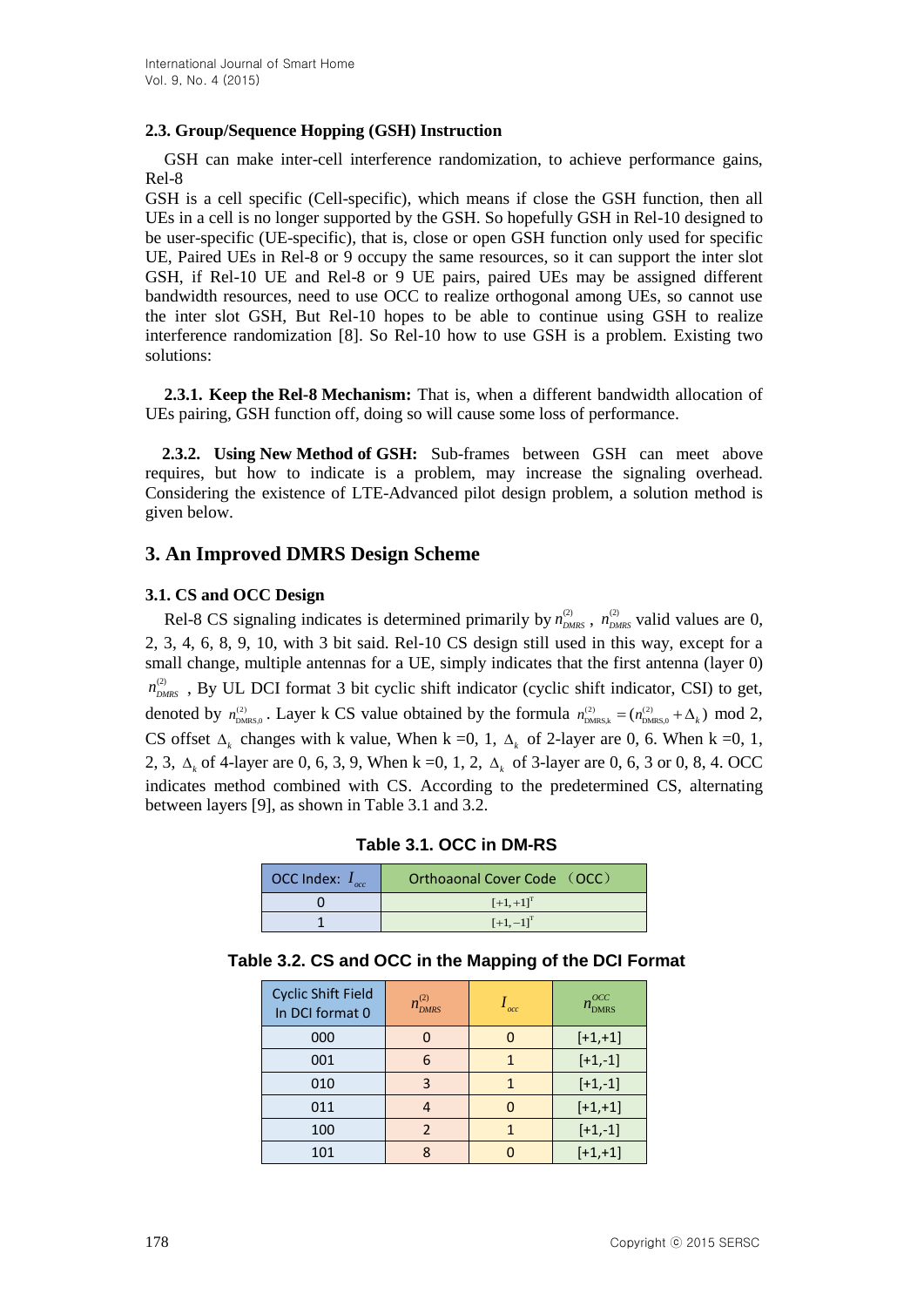| 110<br>$-10$ | 10 | $\overline{\phantom{0}}$ |
|--------------|----|--------------------------|
| 111          |    | и                        |

With the above definition, we can design different antenna transmission DMRS, following are given Rank-1  $\sim$  Rank-4 transmission of CS and OCC design.

#### **Table 3.3. Rank-1 Transmission**

| Layer (number of virtual antennas) | DM-RS in slot 0 and 1                                  |  |  |  |
|------------------------------------|--------------------------------------------------------|--|--|--|
|                                    | CS0: $n_{\text{DMRS}}^{(2)}$ , OCC Index: $I_{\alpha}$ |  |  |  |

## **Table 3.4. Rank-2 Transmission**

| Layer (number of virtual antennas) | DM-RS in slot 0 and 1                                         |  |  |  |
|------------------------------------|---------------------------------------------------------------|--|--|--|
|                                    | CS0: $n_{\text{DMRS}}^{(2)}$ , OCC Index: $I_{\text{acc}}$    |  |  |  |
|                                    | CS1: $n_{\text{DMRS}}^{(2)}$ +6, OCC Index: $1-I_{\text{av}}$ |  |  |  |

#### **Table 3.5. Rank-3 Transmission**

| Layer (number of virtual antennas) | DM-RS in slot 0 and 1                                                      |
|------------------------------------|----------------------------------------------------------------------------|
|                                    | CS0: $n_{\text{DMRS}}^{(2)}$ , OCC Index: $I_{\text{acc}}$                 |
|                                    | CS1: $n_{\text{DMRS}}^{(2)}$ + 3, OCC Index: $1-I_{\text{acc}}$            |
|                                    | <b>CS2:</b> $n_{\text{DMRS}}^{(2)}$ +6, <b>OCC</b> Index: $I_{\text{max}}$ |

#### **Table 3.6. Rank-4 Transmission**

| Layer (number of virtual antennas) | DM-RS in slot 0 and 1                                                      |
|------------------------------------|----------------------------------------------------------------------------|
|                                    | CS0: $n_{\text{DMRS}}^{(2)}$ , OCC Index: $I_{\text{acc}}$                 |
|                                    | <b>CS1:</b> $n_{\text{DMRS}}^{(2)}$ , <b>OCC Index:</b> $1-I_{\text{occ}}$ |
|                                    | <b>CS2:</b> $n_{\text{DMRS}}^{(2)}$ + 6, <b>OCC Index:</b> $I_{\infty}$    |
|                                    | CS3: $n_{\text{DMRS}}^{(2)} + 9$ , OCC Index: $1 - I_{\text{acc}}$         |

 $n_{DMRS}^{(2)}$  and  $I_{occ}$  can get from Table 3.2. Value is 0,2,3,4,6,8,9,10, use 3 bit representation (000,...,111), get  $n_{DMRS}^{(2)}$  value from Table 3.2 and get OCC values corresponding,  $I_{occ} = 0$  means [1, 1],  $I_{occ} = 1$  means [1, -1]. Does not require a specific signaling description, other layers of CS and OCC get from Table 3.3~Table 3.6.

## **3.2. GSH Design**

Like LTE Rel-8. Rel-10 also use high-level signaling to decide open or close slot level of GSH function, and define the GSH in two ways, one is slot level of GSH, one is subframe level of GSH, switching between two ways through high-level decision slot level of GSH opening or closing [10]. That is, if enable GSH, slot level of GSH is used at this time, if GSH disable, a sub-frame level of GSH is used, not off GSH function, this can be based on whether it is equal bandwidth UE pairing, by opening and closing GSH to select different GSH methods. If MU-MIMO UE is equal bandwidth resource allocation, Rel-8, 9, 10 are same, use slot level of GSH and can use the same way hopping. If unequal bandwidth paired Rel-10 UEs, use sub-frame level of GSH, two slots using the same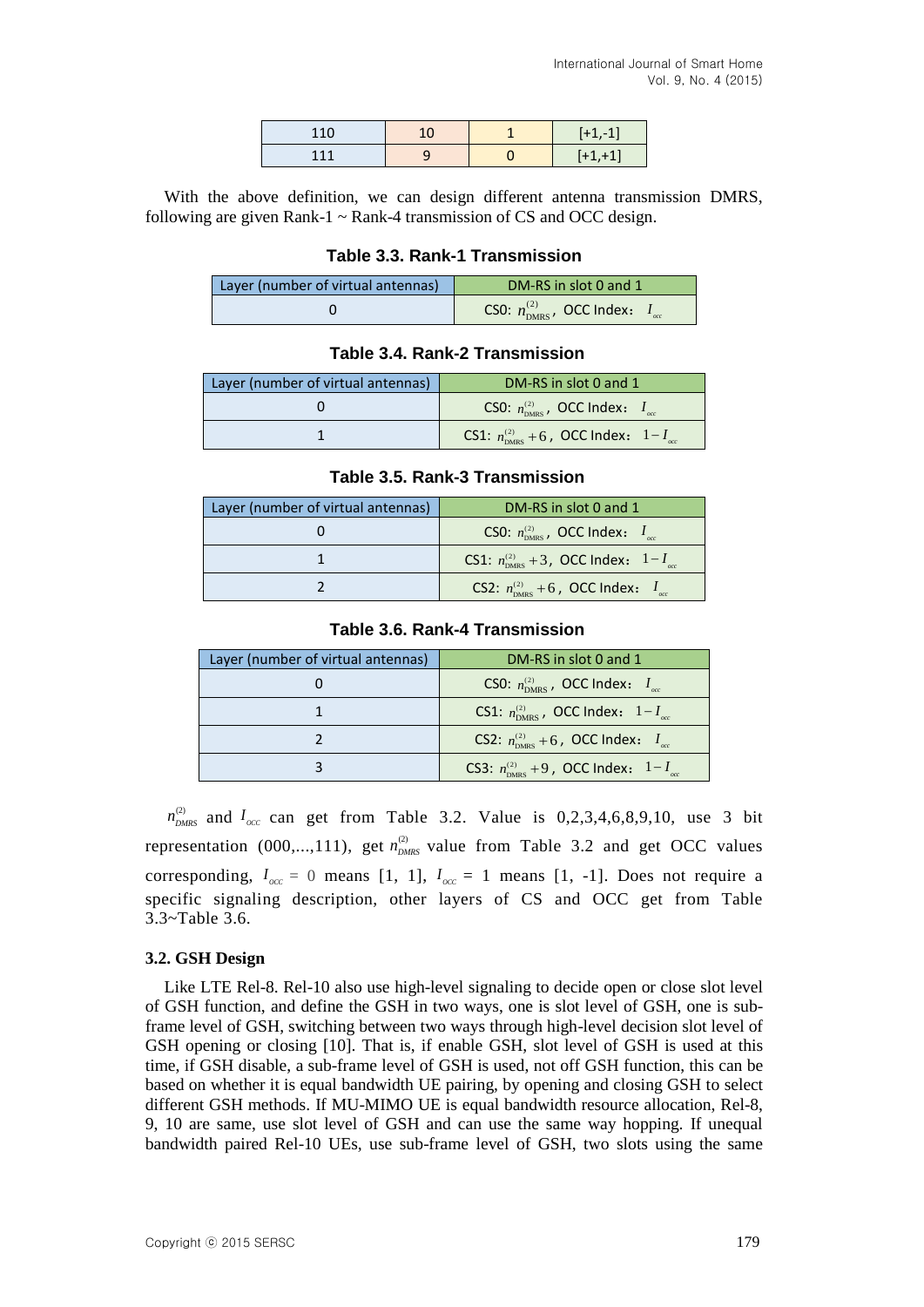sequence or a sequence group. If unequal bandwidth of Rel-8 or Rel-9 UEs with Rel-10 UEs pairs then closed (disable) GSH. No slot or sub-frame level of GSH for UEs in Rel-8 or Rel-9, for UE in Rel-10 use sub-frame level of GSH. UEs in Rel-8 or Rel-9 lost randomized performance of inter-cell interference, but the impact on the system as a whole should not be very large.

#### **3.3. CS, OCC and GSH Joint Design**

Through the above design and analysis, we give the following CS, OCC and GSH joint DMRS design method. As shown in Table 4. If an unequally bandwidth UEs pairing exists, with layer of greater than 2 layers, GSH is turned off, with numbered 4, 5, 6, 7 scheme (shaded area) to realize the sub-frame level of GSH. Other equal bandwidth paired UE, or when the layer is less than 2, you can use all the way [11].

| Number | <b>CS Index</b> |         |         | OCC pattern |         |         |         |         |
|--------|-----------------|---------|---------|-------------|---------|---------|---------|---------|
|        | Layer 1         | Layer 2 | Layer 3 | Layer 4     | Layer 1 | Layer 2 | Layer 3 | Layer 4 |
| 0      |                 | 6       |         | 9           |         |         |         |         |
|        |                 | 8       |         | 11          |         |         |         |         |
|        |                 | 9       |         | 6           |         |         |         |         |
|        |                 | 10      |         |             |         |         |         |         |
|        |                 |         |         | 2           |         |         |         |         |
|        |                 |         | 11      |             |         |         |         |         |
| 6      |                 |         | h       |             |         |         |         |         |
|        | 10              |         |         |             |         |         |         |         |

**Table 4. CS and the OCC Design Structure**

## **3.4. Application Scenarios**

SU-MIMO design is relatively simple, here mainly introduce the equal bandwidth and unequal bandwidth matched MU-MIMO design.

Scenario 1: Rel-10 2-UEs, each UE using 4-layer SU-MIMO, equal bandwidth allocation.

|                 | CS <sub>2</sub> | CS <sub>3</sub> | CS4 | OCC <sub>1</sub> | OCC <sub>2</sub> | OCC <sub>3</sub> | OCC4 |
|-----------------|-----------------|-----------------|-----|------------------|------------------|------------------|------|
| UE1             |                 |                 |     |                  |                  |                  |      |
| UE <sub>2</sub> |                 |                 |     |                  |                  |                  |      |

Using the inter slot of the GSH, as shown in Table 5.1. We can see that this design method can keep the maximum interval between each user's own layers.

Scenario 2: Composed of Rel-10 2-UEs/4-layer MU-MIMO,

unequal bandwidth allocation.

## **Table 5.2. Rel-10 2-UEs Unequal Bandwidth Resource Allocation**

| UE              | CS <sub>1</sub> | CS <sub>2</sub> | CS <sub>3</sub> | CS <sub>4</sub> | OCC1 | OCC <sub>2</sub> | OCC <sub>3</sub> | OCC4 |
|-----------------|-----------------|-----------------|-----------------|-----------------|------|------------------|------------------|------|
| UE1             |                 |                 |                 |                 |      |                  |                  |      |
| UE <sub>2</sub> |                 |                 |                 |                 |      |                  |                  |      |

Using inter sub-frame of GSH , as shown in Table 5.2, CS interval of each user are 3, so as to maintain the maximum interval between layers, the user through the different OCC to realize orthogonal.

Scenario 3: LTE-Advanced 2-UEs, each UE use 2-layer SU-MIMO, LTE-Advanced 1-UE use 4-layer SU-MIMO, unequal bandwidth allocation.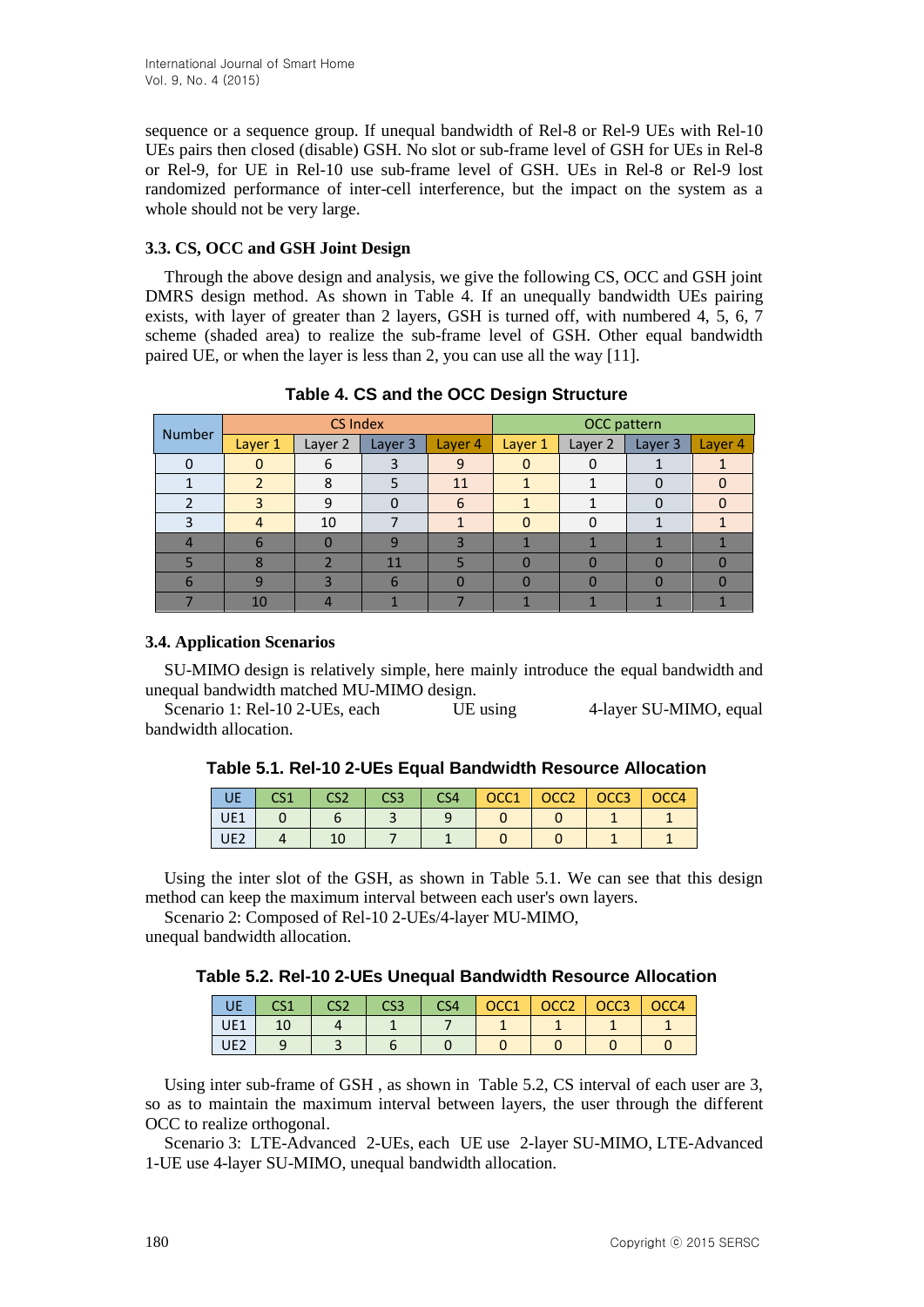### **Table 5.3. UE1/2-layer, UE2/2-layer and UE3/4-layer Unequal Bandwidth Allocation**

| UE              | CS <sub>1</sub> | CS <sub>2</sub> | CS <sub>3</sub> | CS <sub>4</sub> | OCC1 | OCC2   OCC3 | OCC4 |
|-----------------|-----------------|-----------------|-----------------|-----------------|------|-------------|------|
| UE1             |                 |                 | $- -$           | $- -$           |      |             |      |
| UE <sub>2</sub> |                 |                 | $- -$           | $- -$           |      |             |      |
| UE3             |                 |                 |                 |                 |      |             |      |

Unequal bandwidth using inter sub-frames of GSH, as shown in Table 5.3, Because UE1 and UE2 are of equal bandwidth, so the use of the same OCC value of 0. They and UE3 are unequal bandwidth pairing, UE3 OCC value is 1, use inter sub-frame of GSH can ensure better orthogonality between UE and here also can select other CS value, use more flexible.

Scenario 4: Composed of Rel-8 2-UEs/1-layer and Rel-10 2-UEs/2-layer MU-MIMO, equal bandwidth allocation.

| Table 5.4. Rel-8 2-UEs/1-layer, Rel-8 2-UEs/2-layer Equal Bandwidth |
|---------------------------------------------------------------------|
| <b>Allocation</b>                                                   |

| UE              | CS <sub>1</sub> | CS <sub>2</sub> | OCC1 | OCC <sub>2</sub> |
|-----------------|-----------------|-----------------|------|------------------|
| <b>UE1(R8)</b>  |                 |                 |      |                  |
| <b>UE2(R8)</b>  |                 |                 |      |                  |
| UE3(R10)        |                 | 8               |      |                  |
| <b>UE4(R10)</b> |                 | 10              |      |                  |

Equal bandwidth of the MU-MIMO, OCC not for orthogonal effect between layers, so design is more flexible, with the inter slot of GSH, as shown in Table 5.4.

#### **4. Simulation and Performance Analysis**

First simulation environment and the simulation parameters are given, as shown in Table 6.

| simulation parameter     | Value                                            |  |  |
|--------------------------|--------------------------------------------------|--|--|
| Carrier frequency        | 2GHz                                             |  |  |
| <b>Bandwidth</b>         | 10MHz                                            |  |  |
| CP length                | 72                                               |  |  |
| FFT size                 | 1024                                             |  |  |
| MIMO allocation          | $2T \times 2R$ , $3T \times 3R$ , $4T \times 4R$ |  |  |
| Channel model            | <b>SCME</b>                                      |  |  |
| Physical resource blocks | 6 PRB                                            |  |  |
| Movement speed           | 3Km/h                                            |  |  |
| Pilot structure          | Only CDM CS, Combining CS and OCC                |  |  |

## **Table 6. Simulation Parameters**

Simulation 1: Performance comparison of only CS and CS-OCC combining

Introduce OCC in DMRS design, hoping to bring some performance gains. Compares using only CS and CS-OCC combining performance in two ways, as shown in Figure 4.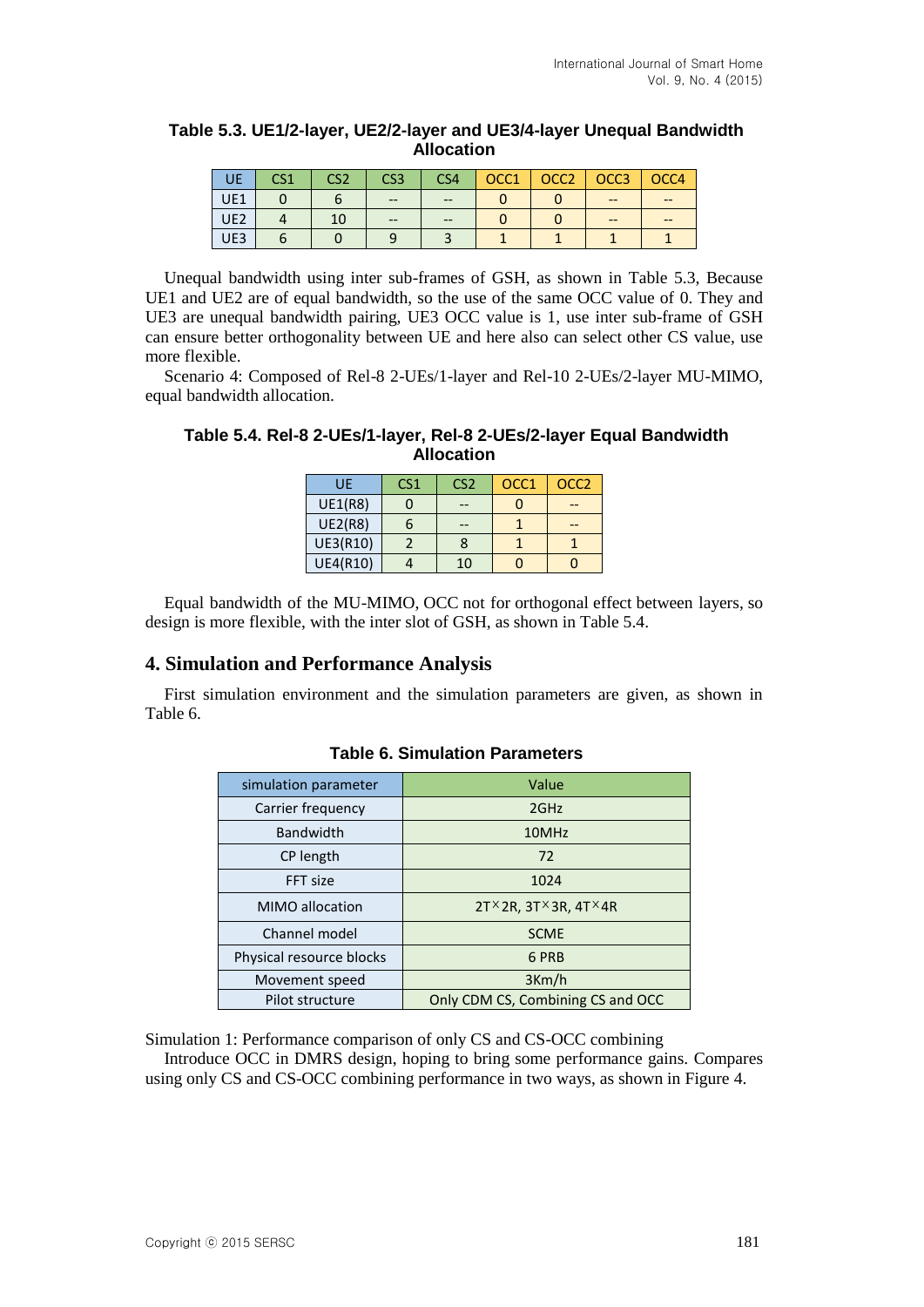

**Figure 4. Comparison of Only CS and CS-OCC Combined with BLER Performance**

The simulation results show that, OCC introduced to improve the performance is very limited, so often take OCC as an assistant orthogonal method, introduce OCC can support different bandwidth user pairing, which is an important reason for the introduction of OCC. Therefore, in the LTE-Advanced system, using CS and OCC combination.

Simulation 2: Performance comparison of SU-MIMO different pilot design in LTE-Advanced

Following through the simulation and comparison of different design solutions, select a suitable pilot pattern. Figure 5 and 6, respectively is the LTE-Advanced uplink 2T2R, 4T4R BLER performance comparison of different pilot structures.



**Figure 5. LTE-Advanced 2T 2R BLER Performance**



**Figure 6. LTE-Advanced 4T 4R BLER Performance**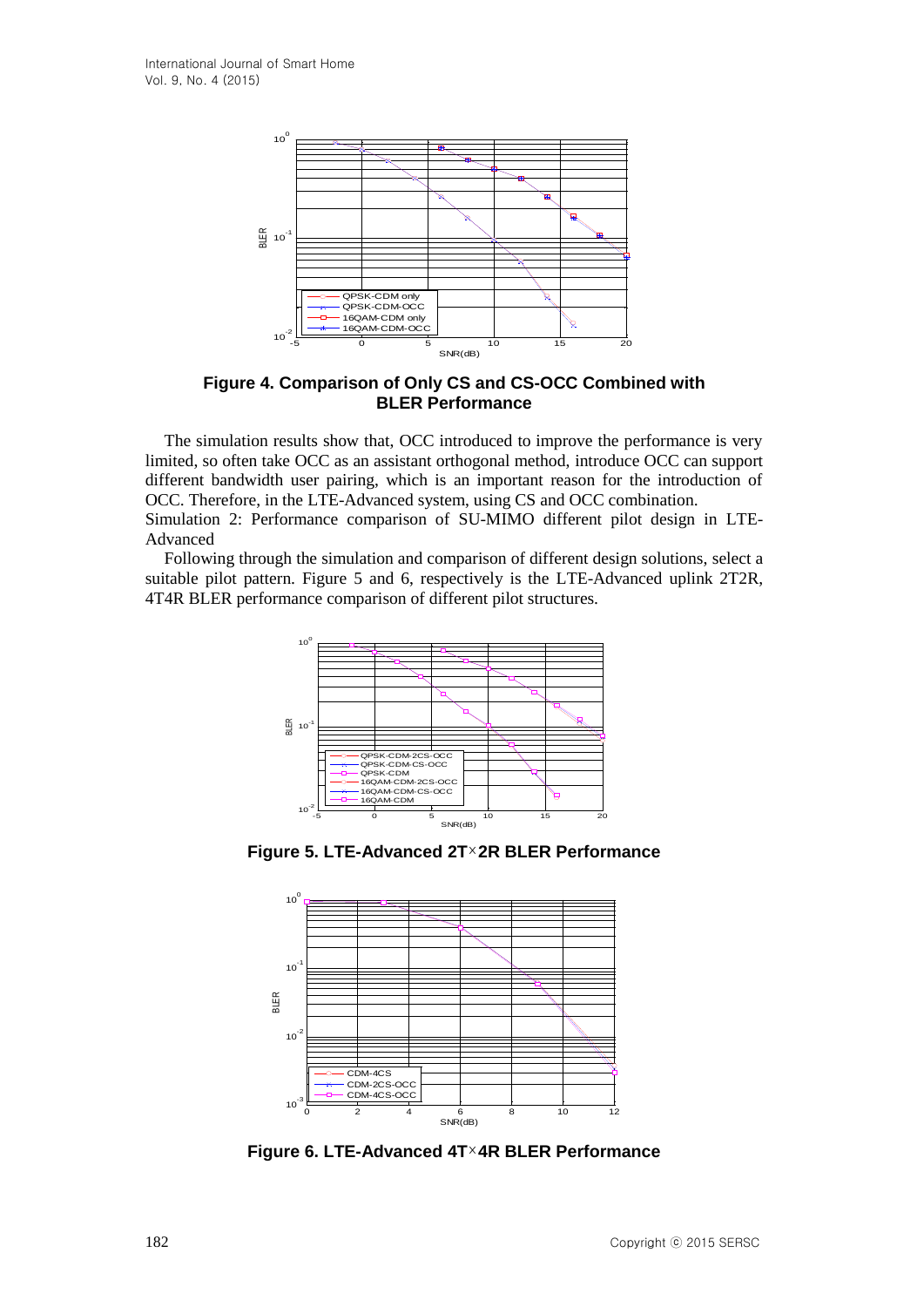The simulation results show that, both QPSK and 16QAM modulation using OCC can bring some performance gains. OCC as a complementary orthogonal performance was better than OCC as an orthogonal, it is because the use of OCC as a main orthogonal way, when channel estimation two slots must be estimated jointly, namely two slot together can only estimate a channel, and OCC as the supplementary way each slot can estimate a channel, so the estimation accuracy is better than only using OCC. Between different pilot sequence are orthogonal, and OCC are completely orthogonal, so CS combined with OCC of best performance. To sum up, in the LTE-Advanced system, we select CDM-2CS-OCC and CDM-4CS-OCC as the pilot scheme of the 2 antenna and the 4 antenna.

Simulation 3: LTE-Advanced CS offset selection in the uplink DMRS 3-layer transmission

3-layer transmission in LTE-Advanced uplink CS offset has two options, as shown Table 1. The CS offset is 3, you can select CS value is 0, 3, 6, CS offset is 4, you can choose CS value of 0, 4, 8. We want CS intervals as large as possible, so that smaller the correlation between sequences, interfere with each other is smaller, but CS interval selection should also consider signaling design and compatibility. Simulation under the two ways, comparison of mean square error and block error rate performance, as shown in Figure 7 and 8, respectively is the 3-layer under different CS offset, MSE and BLER performance comparison.



Figure 7. LTE-Advanced System of 3-layer Transmission under Different CS Offset MSE Performance



Figure 8. LTE-Advanced System of 3-layer Transmission under Different CS Offset BLER Performance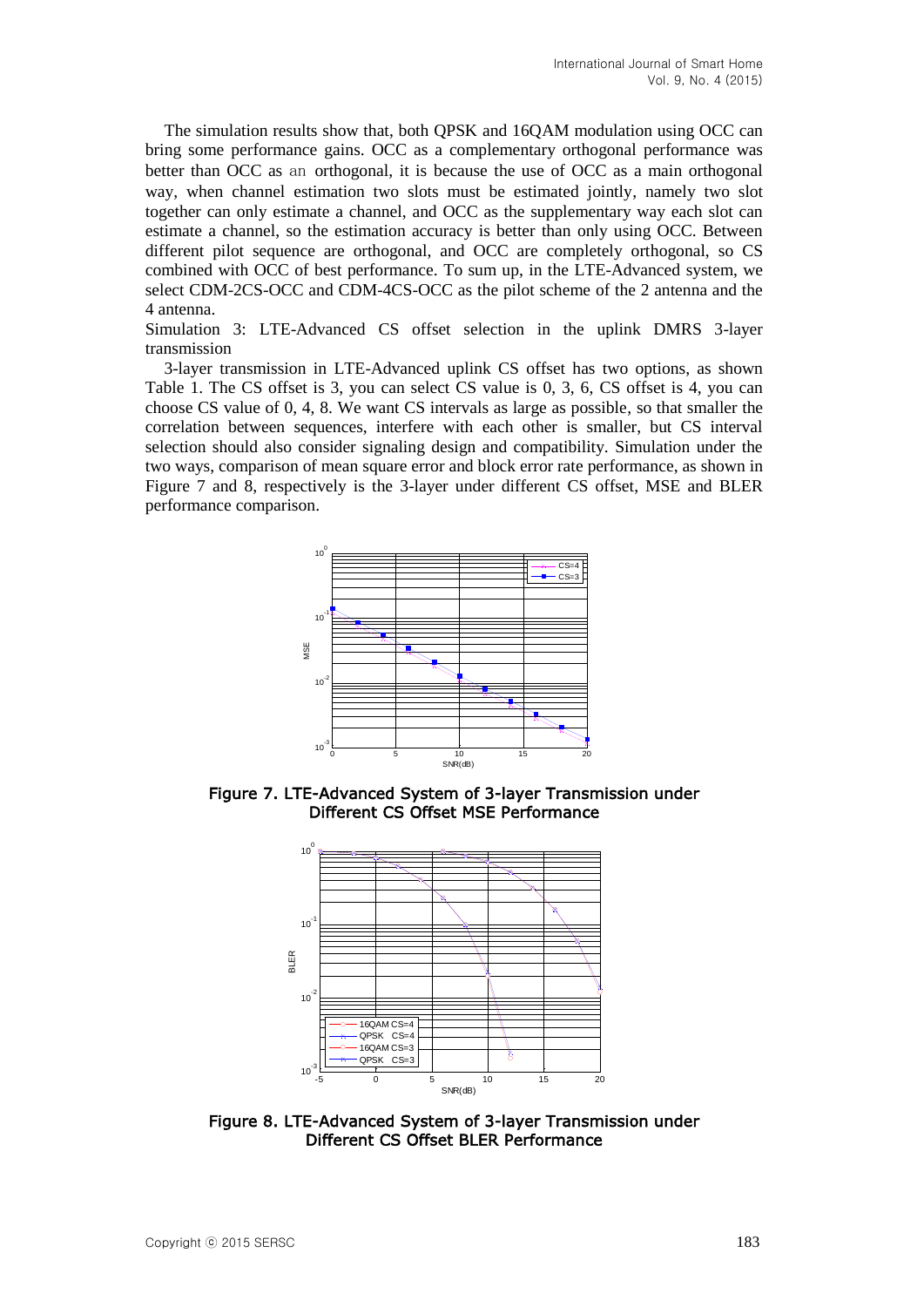The MSE results show, CS is 4 slightly better performance, than CS is 3 in 0.5~1dB performance gains. Seen from the BLER performance, QPSK and 16QAM modulation, two ways performance differences are small. CS is 3 or 4 has little impact on system performance, taking into account the high level to low level of compatibility and signal design simplicity, we choose the interval of 3.

## **5. Conclusion**

By analyzing the LTE-Advanced DMRS existing problems in design, mainly related to CS, OCC, GSH signaling instructions and implementation issues. This paper proposes a CS、OCC and GSH joint instructions method of pilot design. Finally, simulation and comparison analysis of this scheme. The simulation results show that the improved design can satisfy the LTE-Advanced system well on the uplink DMRS requirements.

# **ACKNOWLEDGEMENTS**

This work was supported by Major National Science and Technology Projects (No. 2011ZX03001-003-01) and the Sciences Youth Funded Projects for Chongqing University of Posts and Telecommunications (No.A2012-89). The authors would like to thank the anonymous referees whose insightful comments helped us to improve the presentation of the paper. Meanwhile, express the same thanks to Dr. Li Xiaowen for all his kindness and help.

# **References**

- [1] Y. Jeong, M. Kim, M. Y. Chung, *et al.*, "Frequency-Domain Packet Scheduling for Low PAPR in 3GPP LTE Uplink", International Journal of Smart Home, vol. 7, no. 1, **(2013)**.
- [2] A. Z. Yonis, M. F. L. Abdullah and M. F. Ghanim, "Effective Carrier Aggregation on the LTE-Advanced Systems", International Journal of Advanced Science and Technology, SERSC, vol. 41, **(2012)**, pp. 15-26.
- [3] Y. Rui, P. Cheng, M. Li, *et al.,* "Carrier aggregation for LTE-advanced: uplink multiple access and transmission enhancement features", Wireless Communications, IEEE, vol. 20, no. 4, **(2013)**.
- [4] "3GPP R1-121954", Remaining details of PUSCH DMRS for UL CoMP. Huawei, **(2012)** May 21–25.
- [5] "3GPP R1-122144", Consideration on uplink DMRS issues for UL CoMP.ST-Ericsson, Ericsson, **(2012)** May 21–25.
- [6] G. Lili, Z. Xin, L. Jihua, "Walsh yards of spectrum analysis", Harbin engineering Journal of learning, vol. 24, no. 5, **(2003)** October.
- [7] "3GPP R1-102877", OCC and CS for UL DMRS in SU/MU-MIMO, Panasonic, **(2010)** May 10–14.
- [8] X. Hou and H. Kayama, "Demodulation reference signal design and channel estimation for LTE-Advanced uplink", INTECH Open Access Publisher, **(2011)**.
- [9] "3GPP R1-102141", OCC and Uplink DM-RS for LTE-A, Motorola, **(2010)** April 12-16.
- [10] Y. H. Nam, Y. Akimoto, Y. Kim, *et al.*, "Evolution of reference signals for LTE-Advanced systems", Communications Magazine, IEEE, vol. 50, no. 2, **(2012)**, pp. 132-138.
- [11] "3GPP R1-102964", OCC configuration and sequence group hopping", Nokia Siemens Networks, Nokia, **(2010)** May 10–14.

## **Authors**

**Xiaowen Li**, received his M.S. degree in Electrical Engineering from Chongqing University, Chongqing, China in 1988. He is currently with the School of Communication and Information Engineering at Chongqing University of Posts and Telecommunications, China, as a Professor and Director of the Institute of Mobile communication protocol. His research interests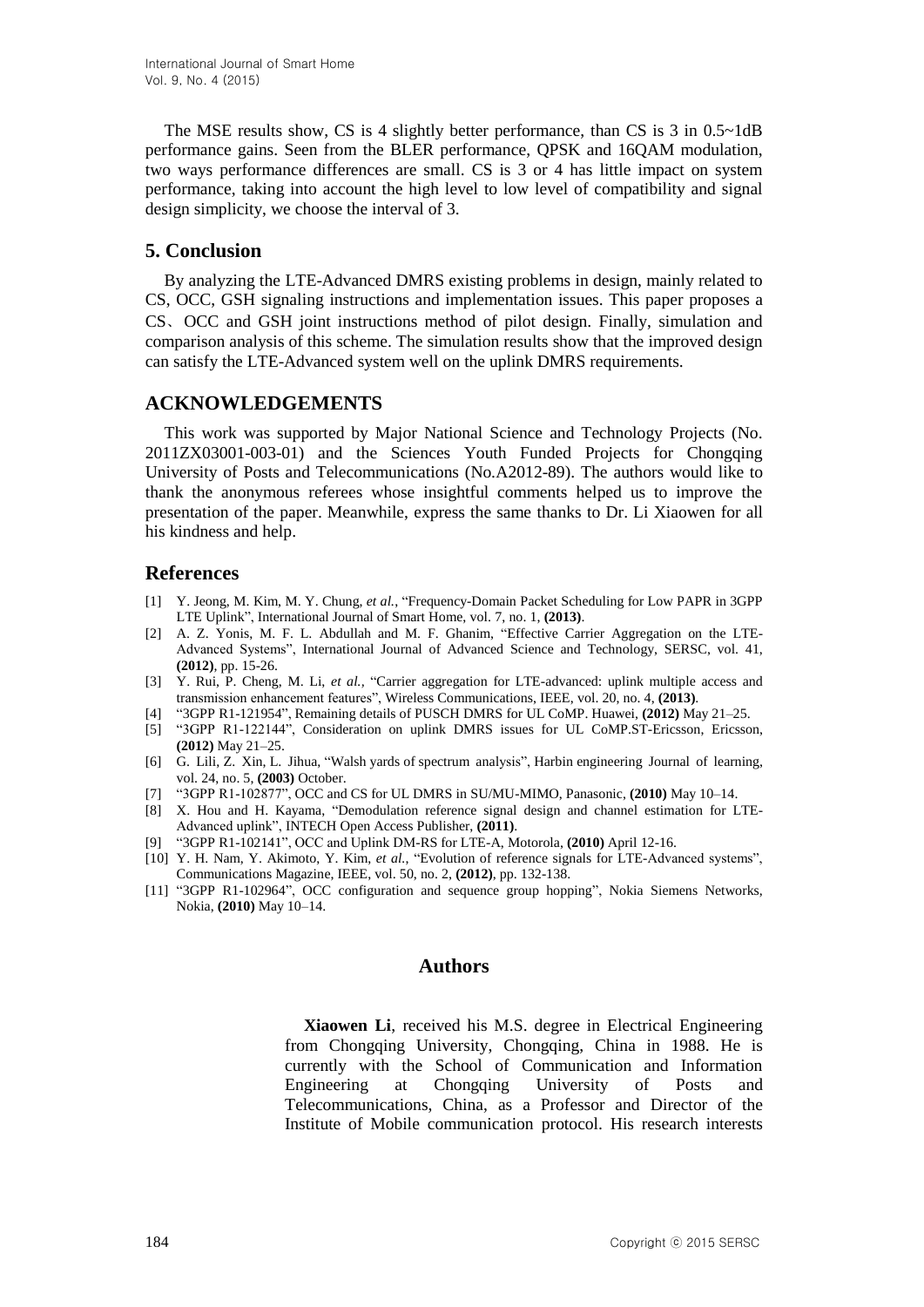include wireless communications and MIMO. He has published more than 60 papers in journals and 30 papers in international conferences.

**Youbo Feng**, received the B.S. degree from Chongqing University of Posts and Telecommunications, Chongqing, China, in 2013. He is a Postgraduate Student of Chongqing University of Posts and Telecommunications, China, and will receive his M.S. degree in Communication and Information Systems in 2016. His research interests include LTE-Advanced physical layer technology, MIMO communications, and digital signal processing.

**Dan Wang**, was born in China in 1981. She received her Ph.D. degree in communications and information engineering from Chongqing University, Chongqing, China, in 2014. Received the M.S. degree in circuits and system from Chongqing University, Chongqing, China, in 2006. From 2006 to 2009, she joined Chongqing Chongyou information technology. She has worked on a wide array of wireless communication technologies including TD-SCDMA, GSM, and LTE. Since 2009, she has been an engineer in communication engineering, Chongqing University of Posts and Telecommunications and researching on LTE physical layer technology now.